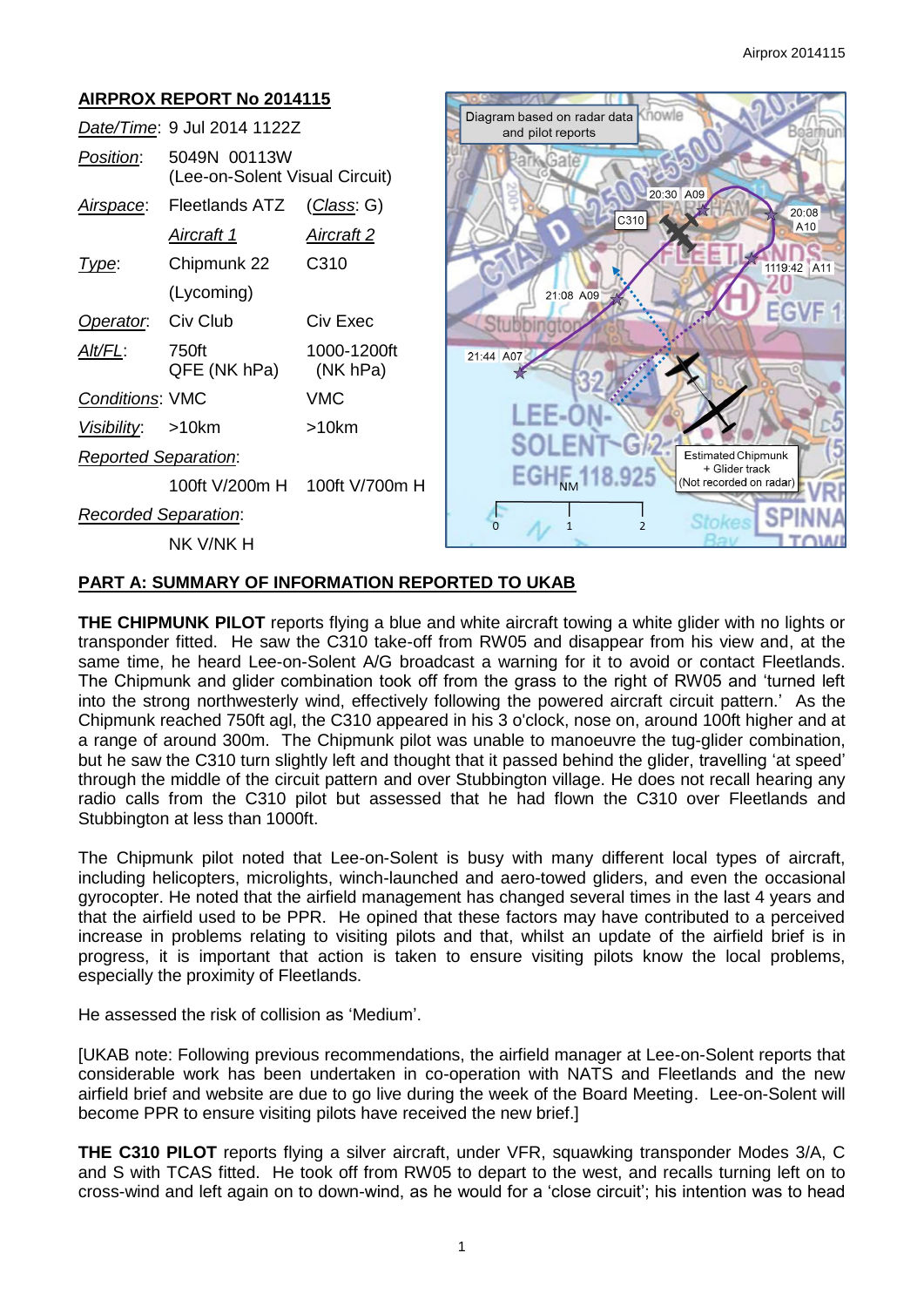west, at 1000-1500ft, once he was over the sea. He was level at 1000-1200ft, at 150kt, left-hand down-wind for RW05, when he saw a glider and tug flying level, on a northerly heading, around 0.5nm away. He assessed that they were going to pass from left-to-right, well ahead of his aircraft and that no alteration of course was necessary as he passed 100ft above and 700m behind them. The C310 pilot recalls that he was surprised to see the tug and glider in that position as he expected them to be using the same runway as he had, but he acknowledges that gliding activity can be 'a little unusual' at any airfield; as a visitor to Lee-on-Solent, he was not aware of Fleetlands and recalls flying a normal circuit profile to position his aircraft to depart to the west once he was over the sea. The pilot of the C310 does not recall receiving any Traffic Information from ATC and he did not receive any TCAS indications.

He assessed the risk of collision as 'Low/Medium.'

**THE LEE-ON-SOLENT A/G<sup>1</sup> OPERATOR** reports that he did not observe the occurrence but noted the Chipmunk pilot's intention to file an Airprox.

**THE FLEETLANDS ATC** reports that they did not receive any RT calls from either the Chipmunk pilot or the C310 pilot.

## **Factual Background**

The weather at Lee-on-Solent at 1120 was recorded as:

METAR EGHI 091120Z 33013KT 290V010 9999 SCT032 18/10 Q1019

## **Analysis and Investigation**

## **UKAB Secretariat**

The C310 was required to give-way to the Chipmunk towing the glider<sup>2</sup>.

The Fleetlands and Lee-on-Solent RT frequencies are not recorded.

The radar recording does not show the Chipmunk and glider but the C310 can be seen shortly after departure from Lee-on-Solent RW05; it then follows a northeasterly track, slightly to the northwest of the Fleetlands overhead before turning left overhead Fareham, indicating an altitude of 900ft on Mode C, to position downwind for RW05 at Lee-on-Solent. The Airprox occurred somewhere along this downwind leg. The C310 pilot does not report that he called Fleetlands and Fleetlands ATC report that they did not receive any calls from either of the Chipmunk or C310 pilots.

## **Summary**

An Airprox occurred between a Chipmunk, which was towing a glider, and a C310 in the visual circuit at Lee-on-Solent, in Class G airspace.

## **PART B: SUMMARY OF THE BOARD'S DISCUSSIONS**

Information available included reports from the pilots of both aircraft, radar photographs/video recordings, reports from the A/G operators, and reports from the appropriate ATC and operating authorities.

Turning first to the actions of the Chipmunk pilot, several members questioned why he had chosen to tow the glider through the downwind leg of the powered visual circuit rather than fly to the south in the

 $\overline{\phantom{a}}$ 

<sup>1</sup> Air-Ground

 $2$  Rules of the Air 2007, Rule 9, Converging